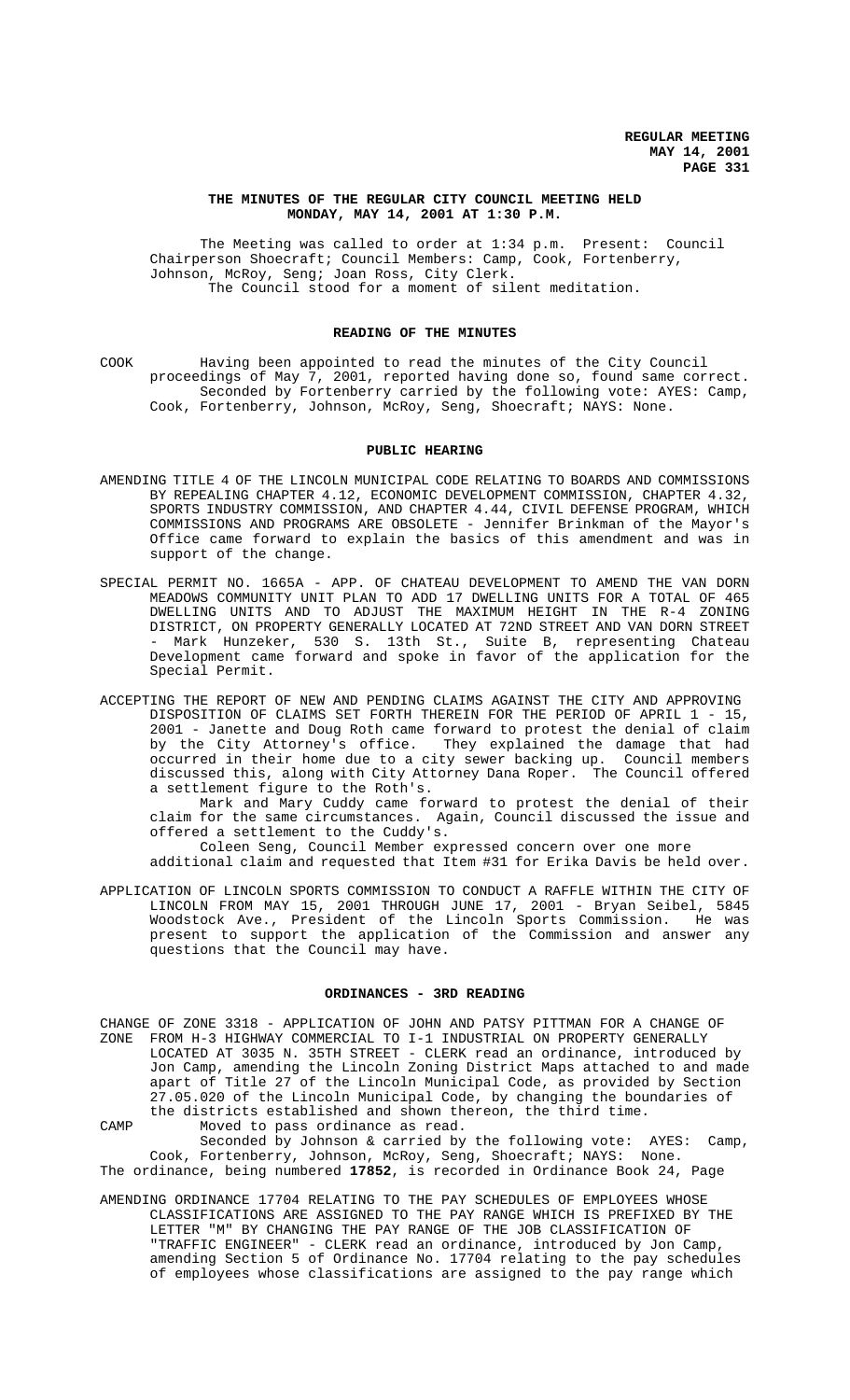is prefixed by the letter "M" by amending the pay range of the job classification "Traffic Engineer", the second time. CAMP Moved to pass ordinance as read.

Seconded by Seng & carried by the following vote: AYES: Camp, Cook, Fortenberry, Johnson, McRoy, Seng, Shoecraft; NAYS: None. The ordinance, being numbered **17853**, is recorded in Ordinance Book 24, Page

#### **SPECIAL PERMITS, USE PERMITS & PRELIMINARY PLATS**

- SPECIAL PERMIT NO. 1665A APP. OF CHATEAU DEVELOPMENT TO AMEND THE VAN DORN MEADOWS COMMUNITY UNIT PLAN TO ADD 17 DWELLING UNITS FOR A TOTAL OF 465 DWELLING UNITS AND TO ADJUST THE MAXIMUM HEIGHT IN THE R-4 ZONING DISTRICT, ON PROPERTY GENERALLY LOCATED AT 72ND STREET AND VAN DORN STREET **-** CLERK read the following resolution, introduced by Annette McRoy, who moved its adoption:
- A-80839 WHEREAS, Chateau Development has submitted an application designated as Special Permit No. 1665A for authority to amend Van Dorn Meadows Community Unit Plan to add 17 dwelling units for a total of 465 dwelling units and to adjust the maximum height in the R-4 zoning district on property located at 72nd Street and Van Dorn Street, and legally described to wit:

Lot 1, Van Dorn Meadows Addition; a portion of Outlot "D", Block 3, Van Dorn Meadows Addition; Outlot "C", Block 4, Van Dorn Meadows Addition; Lots 1 and 2, Block 4, Van Dorn Meadows Addition; Outlot "B", Van Dorn Meadows 1st Addition; Lots 1 thru 4, Van Dorn Meadows 3rd Addition; Lot 1, Block 1, Van Dorn Meadows 4th Addition; Lots 1 thru 14, Block 2, Van Dorn Meadows 4th Addition; and Outlots "A", "B", and "C", Block 1, Van Dorn Meadows 4th Addition; Lincoln, Lancaster County, Nebraska, and more particularly described as follows:

Commencing at the northeast corner of the West Half of the Northwest Quarter of said Section 3; thence on an assumed bearing of south 00 degrees 02 minutes 55 seconds east along the east line of the West Half of the Northwest Quarter of said Section 3, a distance of 40.00 feet to the northeast corner of said Lot 1 Van Dorn Meadows Add., said point being the true point of beginning; thence south 00 degrees 02 minutes 55 seconds east along the east line of the West Half of the Northwest Quarter of said Section 3, a distance of 2,623.27 feet to the southeast corner of the West Half of the Northwest Quarter of said Section 3; thence south 89 degrees 10 minutes 23 seconds west along the south line of the Northwest Quarter of said Section 3, a distance of 993.65 feet to the southwest corner of said Outlot "C", Block 4, Van Dorn Meadows Addition; thence north 00 degrees 00 minutes 44 seconds west along the west line of said Outlot "C", a distance of 499.65 feet to the northeast corner of Lot 3 I.T.; thence south 89 degrees 14 minutes 10 seconds west along the south line of said Outlot "C", a distance of 260.10 feet to the southwest corner of said Outlot "C", said point being 71.00 feet east of the west line of said Section 3; thence north 00 degrees 00 minutes 00 seconds east along the west line of said Outlot "C", said line being 71.00 feet east of and parallel with the west line of said Section 3 , a distance of 412.32 feet to the northwest corner of said Outlot "C"; thence south 90 degrees 00 minutes 00 seconds east along the north line of said Outlot "C", a distance of 40 feet to a point; thence north 00 degrees 00 minutes 00 seconds east, a distance of 80.00 feet to a point on the north right-of-way line of Holmes Park Road; thence north 90 degrees 00 minutes 00 seconds east along the north right-of-way line of Holmes Park Road, a distance of 35.11 feet to a point of curvature; thence along a curve having a radius of 190.00 feet, arc length of 99.48 feet, delta angle of 30 degrees 00 minutes 00 seconds, a chord bearing of south 75 degrees 00 minutes 00 seconds east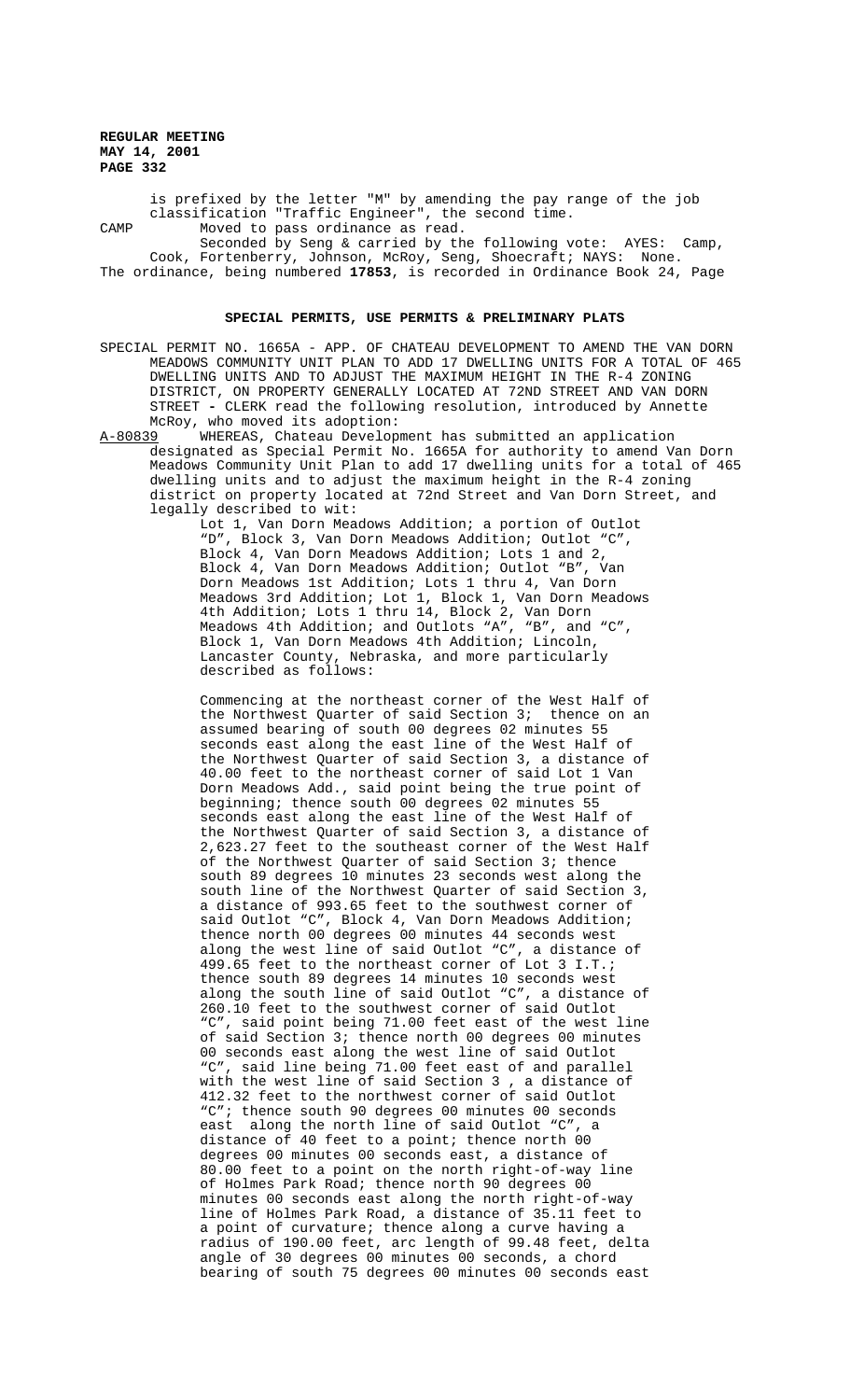along the north right-of-way line of Holmes Park Road, and a chord length of 98.35 feet to a point of tangency; thence south 60 degrees 00 minutes 00 seconds east along the north right-of-way line of Holmes Park Road, a distance of 250.00 feet to a point of intersection with the west right-of-way line of South 72nd Street; thence north 30 degrees 00 minutes 00 seconds east along the west right-of-way line of South 72nd Street, a distance of 194.98 feet to a point of curvature; thence along a curve having a radius of 722.74 feet, arc length of 302.76 feet, delta angle of 24 degrees 00 minutes 06 seconds, a chord bearing of north 18 degrees 00 minutes 03 seconds east along the west right-of-way line of South 72nd Street, and a chord length of 300.55 feet to a point of tangency; thence north 06 degrees 00 minutes 00 seconds east along the west right-of-way line of South 72nd Street, a distance of 196.84 feet to a point of curvature; thence along a curve having a radius of 120.00 feet, arc length of 9.59 feet, delta angle of 38 degrees 00 minutes 04 seconds, a chord bearing of north 13 degrees 00 minutes 02 seconds west along the west right-of-way line of South 72nd Street, and a chord length of 78.14 feet to a point of compound curvature; thence along a curve having a radius of 520.00 feet, arc length of 290.43 feet, delta angle of 32 degrees 00 minutes 04 seconds, a chord bearing of north 16 degrees 00 minutes 02 seconds west along the west right-of-way line of South 72nd Street, and a chord length of 286.67 feet to a point of tangency; thence north 00 degrees 00 minutes 12 seconds west along the west right-of-way line of South 72nd Street, a distance of 123.99 feet to a point; thence south 89 degrees 30 minutes 35 seconds west, a distance of 9.98 feet to the southeast corner of Lot 45 I.T.; thence north 00 degrees 00 minutes 00 seconds east along the east line of Lot 45 I.T., a distance of 666.99 feet to the northeast corner of Lot 45 I.T., said point being 40.00 feet south of the north line of said Section 3; thence north 89 degrees 30 minutes 35 seconds east along the south right-ofway line of Van Dorn Street, said line being 40.00 feet south of and parallel with the north line of said Section 3, a distance of 760.56 feet to the point of beginning, said tract and contains a calculated area of 52.20 acres, or 2,273,668.55 square feet.

WHEREAS, the real property adjacent to the area included within the site plan for this community unit plan will not be adversely affected; and

WHEREAS, said site plan together with the terms and conditions hereinafter set forth are consistent with the intent and purpose of Title 27 of the Lincoln Municipal Code to promote the public health, safety, and general welfare.

NOW, THEREFORE, BE IT RESOLVED by the City Council of the City of Lincoln, Nebraska:

That the application of Chateau Development, hereinafter referred to as "Permittee", to amend Van Dorn Meadows Community Unit Plan to add 17 dwelling units for a total of 465 dwelling units and to adjust the maximum height in the R-4 zoning district on the above-described property be and the same is hereby granted under the provisions of Section 27.63.320 and Chapter 27.65 of the Lincoln Municipal Code upon condition that development of said community unit plan be in strict compliance with said application, the site plan, and the following additional express terms, conditions, and requirements:

1. This permit approves 465 dwelling units and adjusts the maximum allowable height in the R-4 zoning district from 35 feet to 38 feet.

- 2. Before receiving building permits:
	- a. The Permittee must submit a revised and reproducible final plan and 5 copies to the Planning Department. b. The construction plans must conform to the approved
		- plans.
- 3. Before occupying the new dwelling units all development and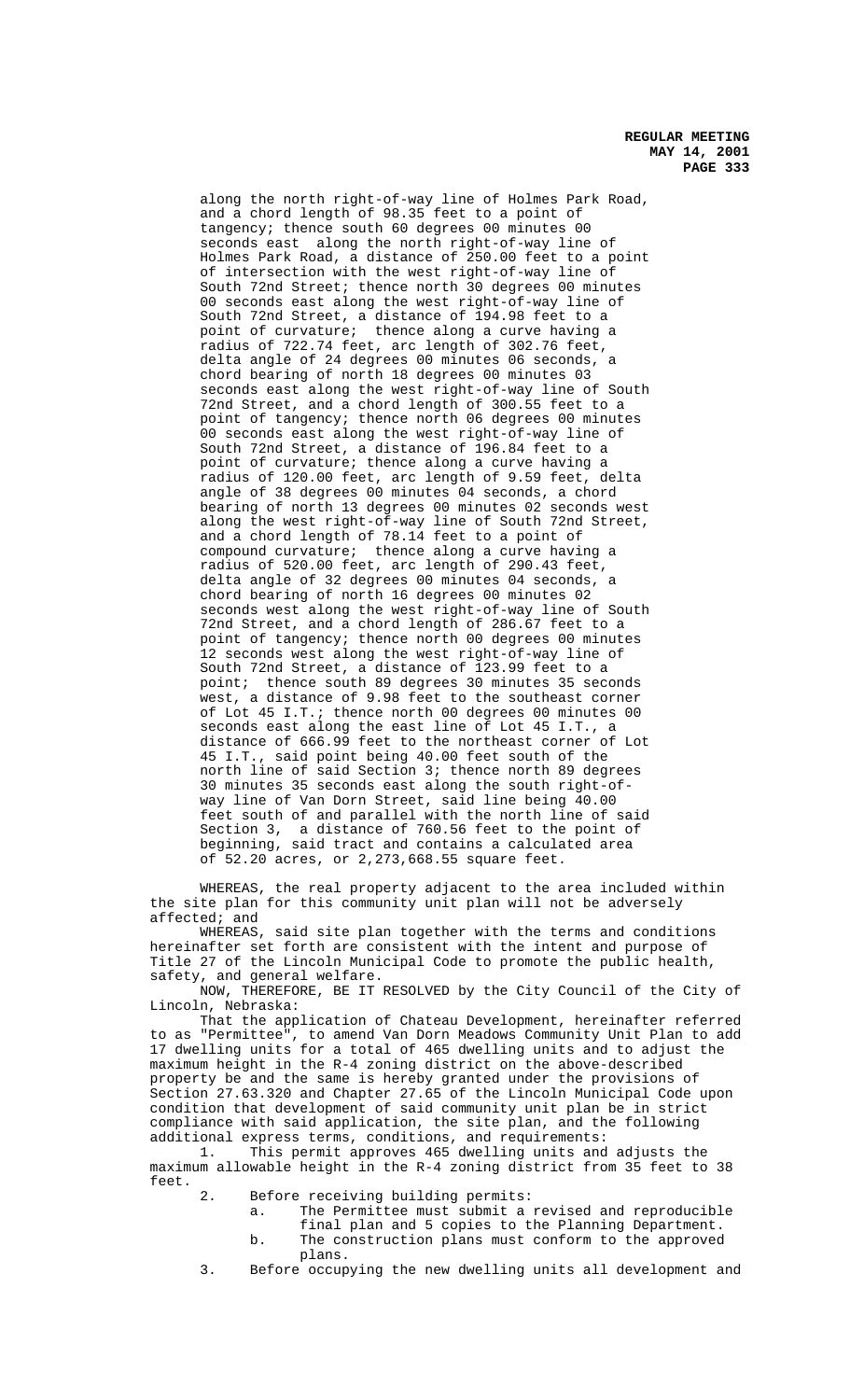construction must be completed in conformance to the approved plans. 4. All privately-owned improvements must be permanently maintained by the owner or an appropriately established homeowners association approved by the City Attorney.

5. The site plan approved by this permit shall be the basis for all interpretations of setbacks, yards, locations of buildings, location of parking and circulation elements, and similar matters.

6. The terms, conditions, and requirements of this resolution shall be binding and obligatory upon the Permittee, its successors, and assigns. The building official shall report violations to the City Council which may revoke the special permit or take such other action as may be necessary to gain compliance.

7. The Permittee shall sign and return the City's letter of acceptance to the City Clerk within 30 days following approval of the special permit, provided, however, said 30-day period may be extended up to six months by administrative amendment. The City Clerk shall file a copy of the resolution approving the special permit and the letter of acceptance with the Register of Deeds, filing fees therefor to be paid in advance by the Permittee.

8. The site plan as approved with this resolution voids and supersedes all previously approved plans.

Introduced by Annette McRoy

Seconded by Camp & carried by the following vote: AYES: Camp, Cook, Fortenberry, Johnson, McRoy, Seng, Shoecraft; NAYS: None.

#### **REPORTS OF CITY OFFICERS**

|         | CLERK'S LETTER & MAYOR'S APPROVAL OF ORDINANCES & RESOLUTIONS PASSED ON<br>30, 2001 - CLERK presented said report which was placed on file in the<br>Office of the City Clerk. (27-1)                                                                                                                                                                                                                                                                                                                     |                                |                                                                                                                                   | April                    |
|---------|-----------------------------------------------------------------------------------------------------------------------------------------------------------------------------------------------------------------------------------------------------------------------------------------------------------------------------------------------------------------------------------------------------------------------------------------------------------------------------------------------------------|--------------------------------|-----------------------------------------------------------------------------------------------------------------------------------|--------------------------|
|         | ACCEPTING THE REPORT OF NEW AND PENDING CLAIMS AGAINST THE CITY AND APPROVING<br>DISPOSITION OF CLAIMS SET FORTH THEREIN FOR THE PERIOD OF APRIL 1 - 15,                                                                                                                                                                                                                                                                                                                                                  |                                |                                                                                                                                   |                          |
| CAMP    | 2001 - PRIOR to reading:<br>\$20,000.00.                                                                                                                                                                                                                                                                                                                                                                                                                                                                  |                                | Moved to settle the claim of the Roth family for a total of                                                                       |                          |
| CAMP    | Camp, Cook, Fortenberry, Johnson, McRoy, Seng, Shoecraft; NAYS:<br>\$17,500.00.                                                                                                                                                                                                                                                                                                                                                                                                                           |                                | Seconded by Fortenberry & carried by the following vote:<br>Moved to settle the claim of the Cuddy family for a total of          | AYES:<br>None.           |
| SENG    | Cook, Fortenberry, Johnson, McRoy, Seng, Shoecraft; NAYS:<br>Moved to hold over the claim of Erika Davis.                                                                                                                                                                                                                                                                                                                                                                                                 |                                | Seconded by Seng & carried by the following vote:                                                                                 | AYES:<br>Camp,<br>None.  |
| CLERK   | Camp, Cook, Fortenberry, Johnson, McRoy, Seng, Shoecraft; NAYS:                                                                                                                                                                                                                                                                                                                                                                                                                                           |                                | Seconded by Fortenberry & carried by the following vote: AYES:<br>Read the following resolution, introduced by Annette McRoy, who | None.                    |
| A-80840 | moved its adoption:<br>Nebraska:                                                                                                                                                                                                                                                                                                                                                                                                                                                                          |                                | BE IT RESOLVED by the City Council of the City of Lincoln,                                                                        |                          |
|         | That the claims listed in the attached report, marked as Exhibit "A",<br>dated May 1, 2001, of various new and pending tort claims filed against<br>the City of Lincoln with the Office of the City Attorney or the Office<br>of the City Clerk, as well as claims which have been disposed of, are<br>hereby received as required by Neb. Rev. Stat. § 13-905 (Reissue 1997).<br>The dispositions of claims by the Office of the City Attorney, as shown<br>by the attached report, are hereby approved: |                                |                                                                                                                                   |                          |
|         | DENIED                                                                                                                                                                                                                                                                                                                                                                                                                                                                                                    |                                | ALLOWED                                                                                                                           |                          |
|         | James W. Kisling                                                                                                                                                                                                                                                                                                                                                                                                                                                                                          | NAS*                           | State Farm Insurance Co.                                                                                                          |                          |
|         | Wayne H. Hahn                                                                                                                                                                                                                                                                                                                                                                                                                                                                                             | \$1,049.40                     | (Wendy Merlin, Insured) \$2,007.84                                                                                                |                          |
|         | George J. Ciani                                                                                                                                                                                                                                                                                                                                                                                                                                                                                           | NAS*                           | Stuart Howerter                                                                                                                   | 2,500.00                 |
|         | Jerry L. Greiner                                                                                                                                                                                                                                                                                                                                                                                                                                                                                          | 500.00                         | Michael C. Jarecke                                                                                                                | 125,000.00               |
|         | Rita M. Lester<br>Mark & Mary Cuddy                                                                                                                                                                                                                                                                                                                                                                                                                                                                       | 352.48<br><del>20,947.73</del> | Anasarca Jarecke<br>Mark & Mary Cuddy                                                                                             | 14,000.00<br>\$17,500.00 |
|         | Doug & Janette Roth                                                                                                                                                                                                                                                                                                                                                                                                                                                                                       | <del>31,540.46</del>           | Doug & Janette Roth                                                                                                               | \$20,000.00              |
|         | Bob & Candyce Moyer                                                                                                                                                                                                                                                                                                                                                                                                                                                                                       | 226.53                         |                                                                                                                                   |                          |
|         | Denise Lawrence                                                                                                                                                                                                                                                                                                                                                                                                                                                                                           | NAS*                           |                                                                                                                                   |                          |
|         | Bob L. Hanson                                                                                                                                                                                                                                                                                                                                                                                                                                                                                             | 107.50                         |                                                                                                                                   |                          |
|         | Tom & Sandy Schindler                                                                                                                                                                                                                                                                                                                                                                                                                                                                                     | 150.00                         |                                                                                                                                   |                          |
|         | Gideon Gillispie                                                                                                                                                                                                                                                                                                                                                                                                                                                                                          | 148.96                         |                                                                                                                                   |                          |
|         | Richard Oltman                                                                                                                                                                                                                                                                                                                                                                                                                                                                                            | NAS*                           |                                                                                                                                   |                          |
|         | Chad McGuire                                                                                                                                                                                                                                                                                                                                                                                                                                                                                              | 481.59                         |                                                                                                                                   |                          |
|         | Joel M. Scherling                                                                                                                                                                                                                                                                                                                                                                                                                                                                                         | 97.50                          |                                                                                                                                   |                          |
|         | Eldon Craig                                                                                                                                                                                                                                                                                                                                                                                                                                                                                               | 50.00                          |                                                                                                                                   |                          |
|         | Clinton Brooks                                                                                                                                                                                                                                                                                                                                                                                                                                                                                            | NAS*                           |                                                                                                                                   |                          |
|         | William & Dana Wendling                                                                                                                                                                                                                                                                                                                                                                                                                                                                                   | 1,160.30                       |                                                                                                                                   |                          |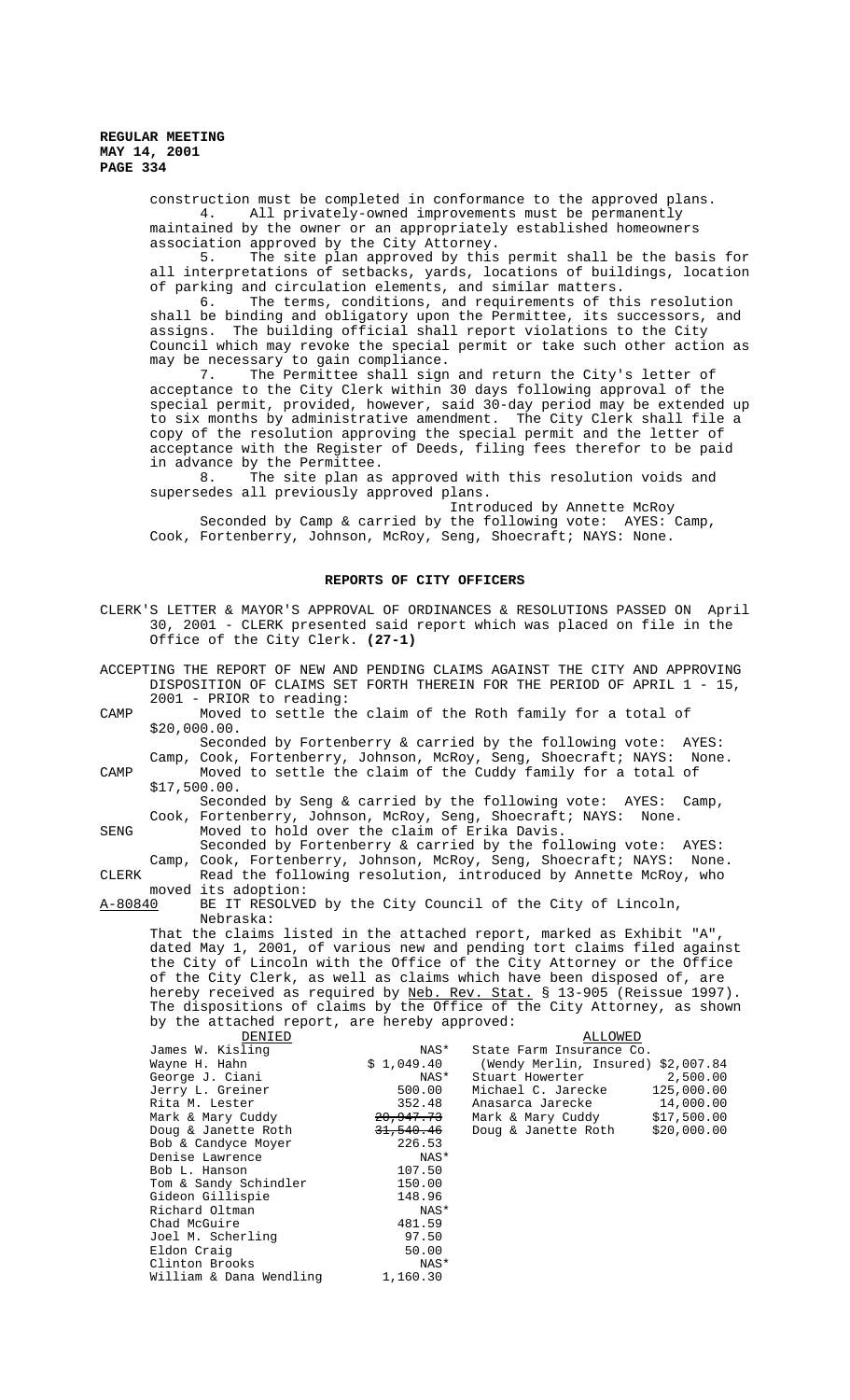| Matthew J. Huber             | 100.00             |  |  |
|------------------------------|--------------------|--|--|
| Chanh & Charlene Tran        | NAS*               |  |  |
| Adolph & Joann Firley        | 29.00              |  |  |
| <del>Erika Davis</del>       | <del>- NAS</del> * |  |  |
| Samuel Wineberg              | 50.00              |  |  |
| Kathryn Witte                | 95.71              |  |  |
| Amy Davis                    | 63.00              |  |  |
| Kevin Oswald                 | 240.00             |  |  |
| Scott J. Miller              | 241.07             |  |  |
| Michael L. McCoy             | 115.00             |  |  |
| Greg McCown                  |                    |  |  |
| (McCown Property Management) | 575.00             |  |  |

\* No Amount Specified

The City Attorney is hereby directed to mail to the various claimants listed herein a copy of this resolution which shows the final disposition of their claim.

 Introduced by Annette McRoy Seconded by Seng & carried by the following vote: AYES: Camp, Cook, Fortenberry, Johnson, McRoy, Seng, Shoecraft; NAYS: None.

APPROVING A TRANSFER OF APPROPRIATIONS IN THE AMOUNT OF \$1,000 FROM GENERAL FUNDS ACCOUNT 01001.5628 (DISCRETIONARY FUNDS - SHOECRAFT) TO ACCOUNT 296008.6132 TO BE USED FOR CARPET FOR THE INDOOR PLAYGROUND - CLERK read the following resolution, introduced by Jerry Shoecraft who moved its approval:<br>A-80841 BE

BE IT RESOLVED by the City Council of the City of Lincoln, Nebraska:

That a transfer of appropriations in the amount of  $$1,000.00 \text{ from}$ General Fund, Account 01001.5628 (Discretionary Funds of Jerry Shoecraft) to Account 296008.6132, Parks and Recreation Department, for carpet for the indoor playground; is hereby approved and the Finance Director is authorized to make such transfer upon passage of this resolution.

Introduced by Jerry Shoecraft Seconded by Fortenberry & carried by the following vote: AYES: Camp, Cook, Fortenberry, Johnson, McRoy, Seng, Shoecraft; NAYS: None.

# **OTHER RESOLUTIONS**

APPLICATION OF LINCOLN SPORTS COMMISSION TO CONDUCT A RAFFLE WITH THE CITY OF LINCOLN FROM MAY 15,2001 THROUGH JUNE 17, 2001 - CLERK read an ordinance, introduced by Annette McRoy, who moved its adoption:

A-80842 WHEREAS, Lincoln Sports Commission has made application for a permit to conduct a raffle in the City of Lincoln pursuant to Chapter 9.32 of the Lincoln Municipal Code; and

WHEREAS, said application complies with all of the requirements of Section 9.32.030 of the Lincoln Municipal Code.

NOW, THEREFORE, BE IT RESOLVED by the City Council of the City of Lincoln, Nebraska:

That, after public hearing duly had as required by Section 9.32.050 of the Lincoln Municipal Code, the City Council does hereby grant a permit to Lincoln Sports Commission to conduct a raffle in the City of Lincoln in accordance with the application filed by Glen Moss. The City Clerk is directed to issue a permit upon the payment by the applicant of the required fee, said permit to be valid only for the specific raffles described in said application and only for a period of one year from the date of approval of this resolution. Said permit shall be subject to all of the conditions and requirements of Chapter 9.32 of the Lincoln Municipal Code.

BE IT FURTHER RESOLVED that pursuant to Section 9.32.080 of the Lincoln Municipal Code, a tax of 5% is imposed upon the gross proceeds received from the sale of raffle chances or tickets within the City of

Lincoln, which tax shall be due no later than sixty (60) days after the conclusion of each raffle to be conducted hereunder, and if unpaid at that time, shall thereafter be delinquent.

BE IT FURTHER RESOLVED that the Lincoln Sports Commission is authorized to engage in the selling of these raffles within any park in the City.

Introduced by Annette McRoy Seconded by Seng & carried by the following vote: AYES: Camp, Cook, Fortenberry, Johnson, McRoy, Seng, Shoecraft; NAYS: None.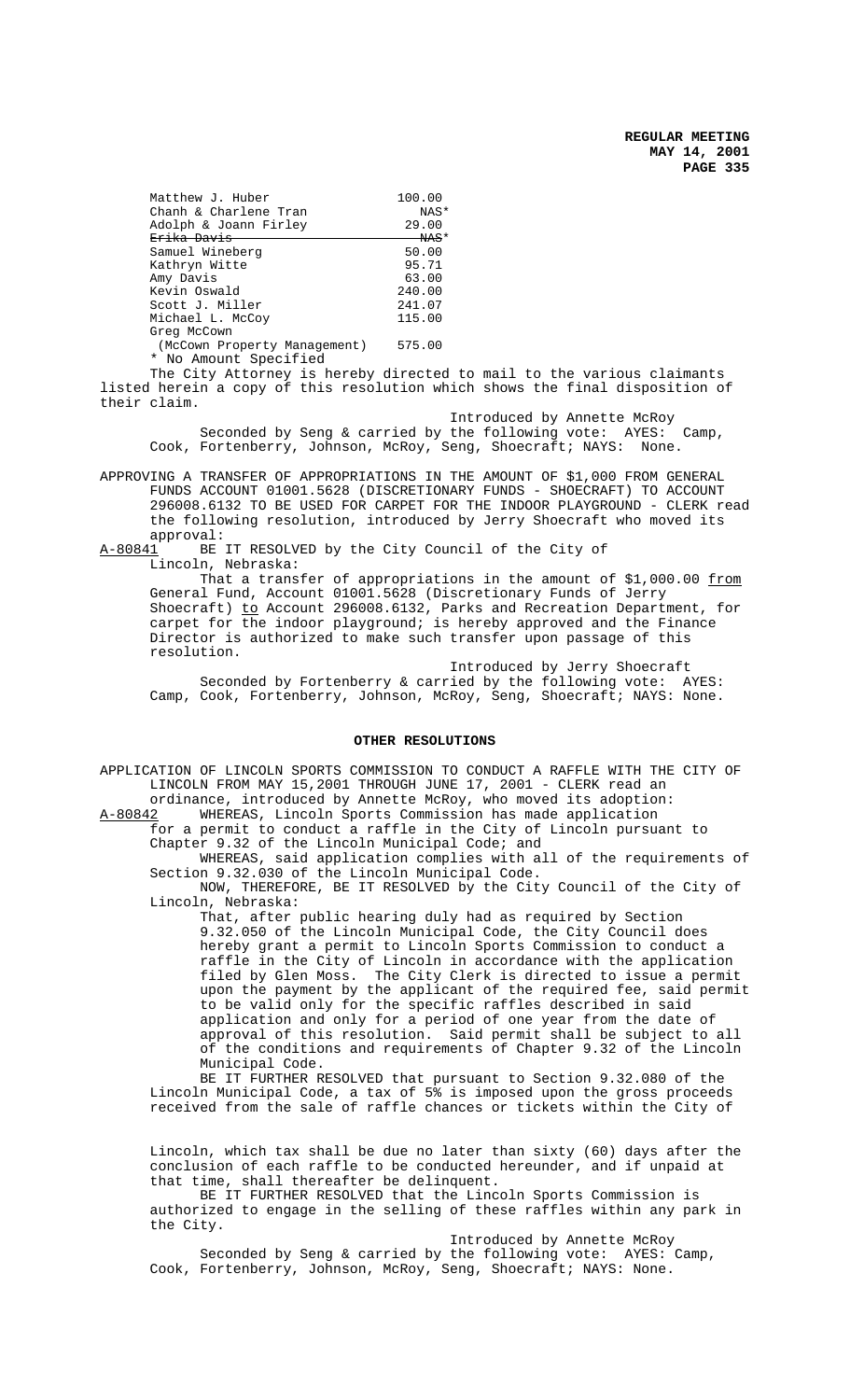#### **ORDINANCES - 1ST & 2ND READING**

- APPROVING THE STREET NAME FOR THE STREET EXTENDING SOUTH FROM FLETCHER AVENUE TO THE UNION PACIFIC RAILROAD (WEST OF HIGHLANDS GOLF COURSE) AS N.W. 20TH STREET - CLERK read an ordinance, introduced by Jonathan Cook, naming the street which extends south from Fletcher Avenue to the Union Pacific Railroad, west of Highlands Golf Course, as N.W. 20th Street, as recommended by the Street Name Committee, the second time.
- AMENDING TITLE 4 OF THE LINCOLN MUNICIPAL CODE RELATING TO BOARDS AND COMMISSIONS BY REPEALING CHAPTER 4.12, ECONOMIC DEVELOPMENT COMMISSION, CHAPTER 4.32, SPORTS INDUSTRY COMMISSION, AND CHAPTER 4.44, CIVIL DEFENSE PROGRAM, WHICH COMMISSIONS AND PROGRAMS ARE OBSOLETE - CLERK read an ordinance, introduced by, Jonathan Cook, amending Title 4 of the Lincoln Municipal Code relating to Boards and Commissions by repealing Chapter 4.12, Economic Development Commission, Chapter 4.32, Sports Industry Commission, and Chapter 4.44, Civil Defense Program, as said commissions and program are obsolete, the second time.
- SPECIAL PERMIT 1753B APPLICATION OF KRUEGER DEVELOPMENT COMPANY TO DEVELOP VAVRINA MEADOWS 1ST COMMUNITY UNIT PLAN CONSISTING OF 517 SINGLE FAMILY UNITS, 34 SINGLE FAMILY ATTACHED UNITS, 355 MULTI-FAMILY DWELLING UNITS, AND 86 UNITS FOR SINGLE FAMILY, SINGLE FAMILY ATTACHED OR DUPLEX USE, WITH WAIVERS OF CLUSTER DENSITY, FRONT, REAR AND SIDE YARD SETBACKS AND BUILDING HEIGHT, ON PROPERTY GENERALLY LOCATED NORTHEAST OF SOUTH 14TH STREET AND YANKEE HILL ROAD(A-80833)- PRIOR to reading:
- CAMP MOVED to reconsider this Special Permit 1753B on 05/21/01 which had been adopted at the meeting of 05/07/01. Seconded by Fortenberry & carried by the following vote: AYES: Camp, Fortenberry, Johnson, McRoy, NAYS: Cook, Seng, Shoecraft.
- APPROVING THE USE OF PUBLIC RIGHT-OF-WAY BY SHAWN PODRAZA FOR THE INSTALLATION OF A REPLACEMENT RETAINING WALL AT 548 NORTH 24TH STREET - PRIOR to reading:
- MCROY MOVED to suspend Council rules and have public hearing and action on 05/21/01.

Seconded by Johnson & carried by the following vote: AYES: Camp, Cook, Fortenberry, Johnson, McRoy, Seng, Shoecraft; NAYS: None.

## **MISCELLANEOUS BUSINESS**

Cindy Johnson made a presentation to Mike Morosin, Danny Walker and Glenn Cejkal, making them official charter members of the Lincoln City Watchdogs. Danny was given a certificate entitling him to one free entrance to City Water Movement and Flood Control at the Star City Shores. Glenn's special gift was an additional five minute certificate for any public hearing of the Lincoln City Council testimony.

Jeff Fortenberry offered his reflections on serving as a Council Member for the City of Lincoln. He thanked the Mayor, fellow colleagues, all the City staff and his family.

Danny Walker, 427 "E" Street came forward to discuss the abuses of the flood plain program. He distributed an article he had clipped from the Omaha World Herald and presented to Council members.

Craig Grote came forward to address the hiring and recruiting of a quality Transportation Engineer for the City of Lincoln. He contends that the pay range needs to be amended to a higher level to support the quality level needed.

Mike Morosin, 2055 "S" St., Past President of Malone Neighborhood Assoc. addressed the Council on the same subject Craig Grote had been presenting. He suggested that each person on the Council listen to the tape that Craig had with him.

Jerry Shoecraft commented on Lincoln being a wonderful city and that it is full of good people and he asked that everyone should work together to keep it that way.

## **PENDING LIST -**

CAMP Moved to extend the Pending List for 1 week.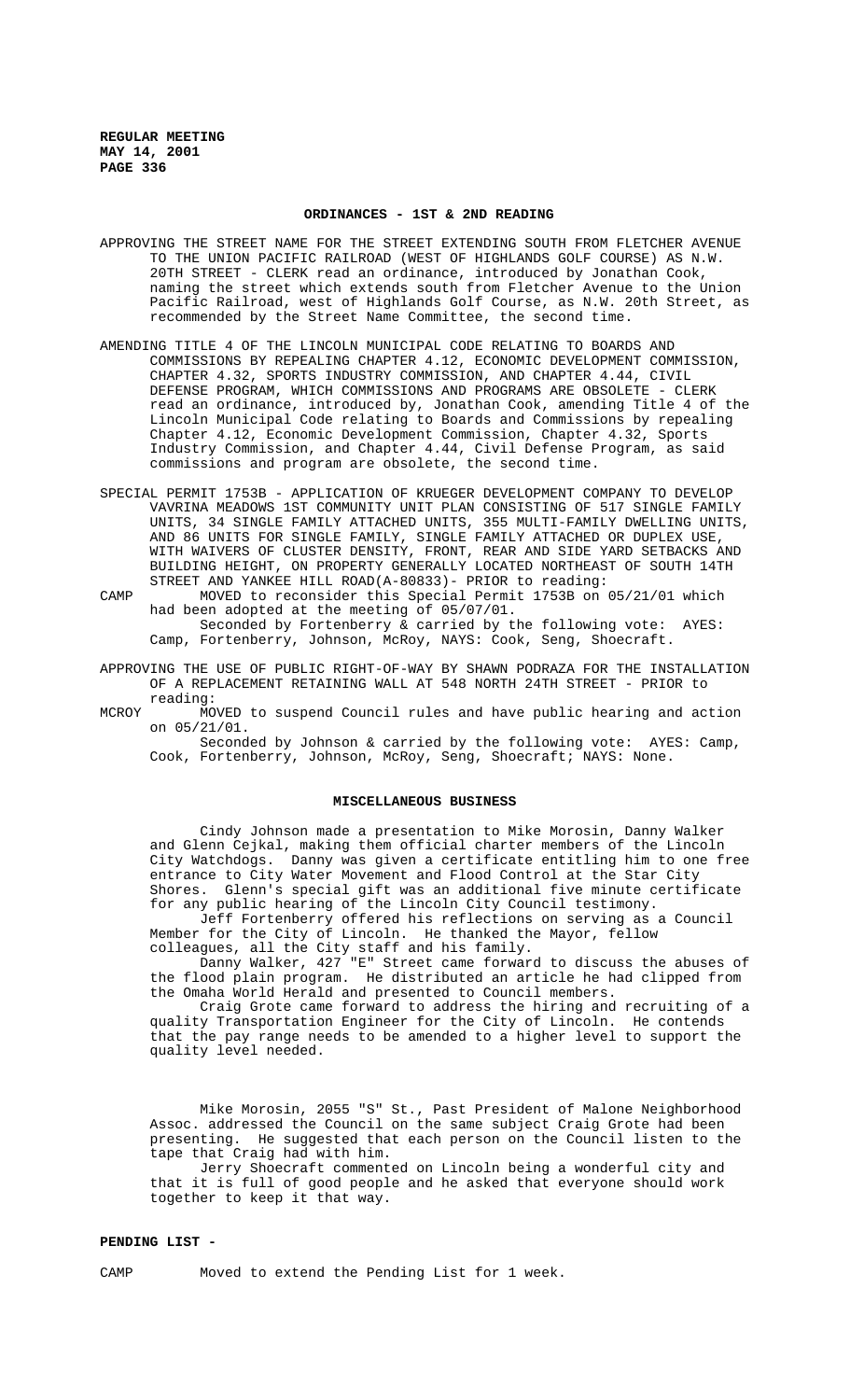Seconded by Johnson & carried by the following vote: AYES: Camp, Cook, Fortenberry, Johnson, McRoy, Seng, Shoecraft; NAYS: None.

# **ADJOURNMENT**

# **2:45 p.m.**

SENG Moved to adjourn the City Council Meeting of May 14, 2001. Seconded by Camp & carried by the following vote: AYES: Camp, Cook, Fortenberry, Johnson, McRoy, Seng, Shoecraft; NAYS: None.

 $\overline{a}$ 

So ordered.

Joan E. Ross, City Clerk

\_\_\_\_\_\_\_\_\_\_\_\_\_\_\_\_\_\_\_\_\_\_\_\_\_\_\_\_\_\_\_\_\_\_\_\_\_\_\_\_\_\_\_\_\_\_ Glenna Graupmann, Office Assistant III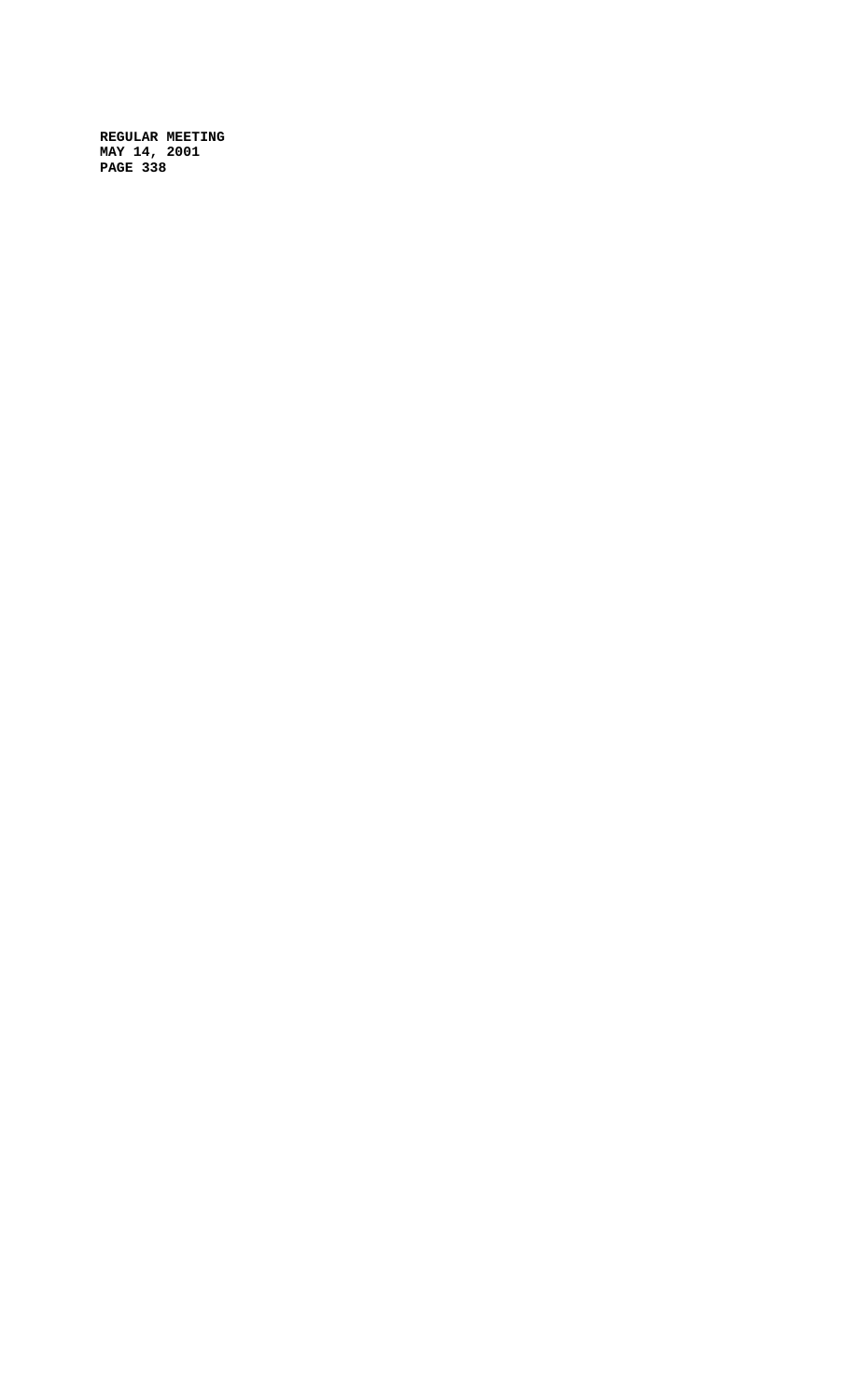## **THE MINUTES OF THE REGULAR CITY COUNCIL MEETING HELD MONDAY, MAY 14, 2001 at 1:30 P.M. (BY THE NEW CITY COUNCIL)**

# **RECONVENED AT 2:50 P.M.**

CLERK Prior to the meeting being called to order, asked the newly elected Council Members, **Glenn Friendt, Ken Svoboda,** and **Terry Werner**, to stand and raise their right hands and repeat the Oath of Office for Council: "Do you solemnly swear or affirm that you will support the constitution of the United States and the Constitution of the State of Nebraska and that you will faithfully and impartially discharge the duties of the office of City Council Member in and for Lincoln, Nebraska, according to law and to the best of your ability."

CLERK ROSS: May I be among the first to congratulate you.

Mayor Wesley: Before I call the meeting to order, I would like to also like to extend my appreciation to Jerry Shoecraft for his eight years of service on the City Council; Jeff Fortenberry for his four years; and Cindy Johnson for her ten years. All of whom served, long and hard and tackled some very difficult issues and did an outstanding job on behalf of the City of Lincoln. I thank all of you for your public service. Again, we wish to welcome the new members of the City Council and my responsibilities will be fairly brief.

| MAYOR DON WESELY CALLED THE MEETING TO ORDER AT 2:53 P.M. THEN ASKED TO |  |  |  |
|-------------------------------------------------------------------------|--|--|--|
| ENTERTAIN NOMINATIONS FOR THE OFFICE OF CHAIRPERSON.                    |  |  |  |
| Coleen Seng, Council Member: I would like to nominate Annette           |  |  |  |
| McRoy as the Chair.                                                     |  |  |  |
| Mayor Wesley: Annette McRoy has been nominated for the Chair.           |  |  |  |
| Ken Svoboda, Council Member: I would consider it an honor as my         |  |  |  |
| first official act as a Lincoln City Council Member to place into       |  |  |  |
| nomination the name of Jon Camp as Chair.                               |  |  |  |
| Mayor Wesley: Jon Camp has been nominated for Chair of the City         |  |  |  |
| Council. Are there any other nominations? Seeing none. I declare        |  |  |  |
| nominations closed and will now go to a roll call vote. The two         |  |  |  |
| nominations are for Jon Camp and Annette McRoy for Chair of the Lincoln |  |  |  |
| City Council.                                                           |  |  |  |
| Ms. Ross: For Annette McRoy. Camp.                                      |  |  |  |
| Camp: No.                                                               |  |  |  |
| Ms. Ross: Cook.                                                         |  |  |  |
| Cook: Yes.                                                              |  |  |  |
| Ms. Ross: Friendt.                                                      |  |  |  |
| Friendt: No.                                                            |  |  |  |
| Ms. Ross: McRoy.                                                        |  |  |  |
| McRoy: Yes.                                                             |  |  |  |
| Ms. Ross: Seng.                                                         |  |  |  |
| Seng: Yes.                                                              |  |  |  |
| Ms. Ross: Svoboda.                                                      |  |  |  |
| Svoboda: No.                                                            |  |  |  |
| Ms. Ross: Werner.                                                       |  |  |  |
| Werner: Yes.                                                            |  |  |  |
| Ms. Ross: Motion carried, 4-3 for Annette McRoy to be elected the       |  |  |  |
| new Chair.                                                              |  |  |  |
| Mayor Wesley: Congratulations Annette.                                  |  |  |  |
| Annette McRoy, Council Chair: We need to elect a Vice-Chair for         |  |  |  |
| the Council. Do we have any nominations for Vice-Chair?                 |  |  |  |
| Seng: I would like to nominate Jonathan Cook as the Vice-Chair.         |  |  |  |
| McRoy: Any other nominations. If not, the nominations are               |  |  |  |
| closed. Madam Clerk call for the vote.                                  |  |  |  |
| Ms. Ross: Camp.                                                         |  |  |  |
| Camp: Yes.                                                              |  |  |  |
| Ms. Ross: Cook.                                                         |  |  |  |
| Cook: Yes.                                                              |  |  |  |
| Ms. Ross: Friendt.                                                      |  |  |  |
| Friendt: Yes.                                                           |  |  |  |
| Ms. Ross: McRoy.                                                        |  |  |  |
| McRoy: Yes.                                                             |  |  |  |
| Ms. Ross: Seng.                                                         |  |  |  |
| Seng: Yes.                                                              |  |  |  |
| Ms. Ross: Svoboda.                                                      |  |  |  |
| Svoboda: Yes.                                                           |  |  |  |
| Ms. Ross: Werner.                                                       |  |  |  |
|                                                                         |  |  |  |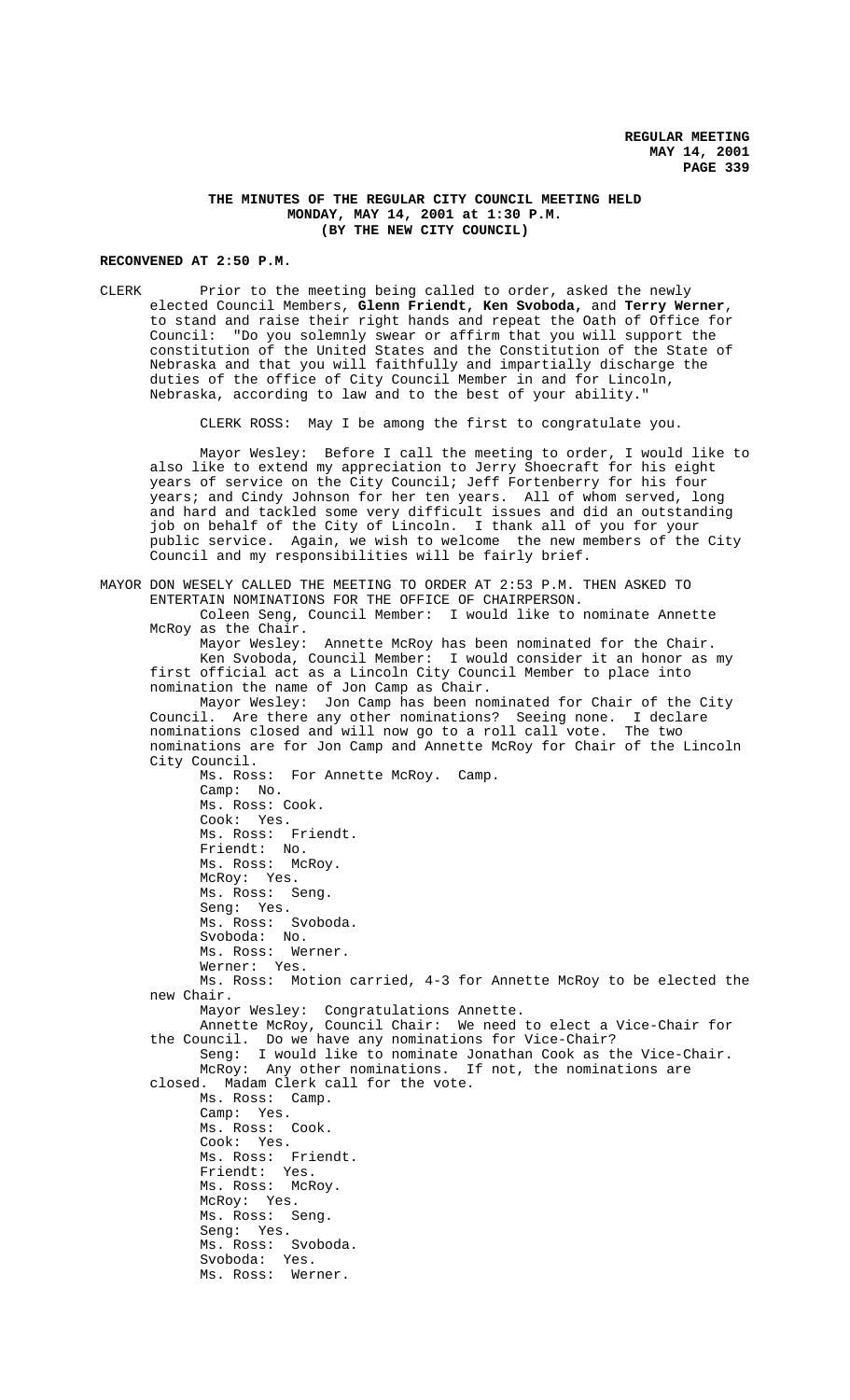> Werner: Yes. Ms. Ross: Motion carried 7-0. Congratulations.

# **PETITIONS AND COMMUNICATIONS**

OFFICIAL BONDS OF THE NEWLY ELECTED CITY COUNCIL MEMBERS - Placed on file. **(001)**

- CHANGE OF ZONE 3324 APP. OF PIONEER GREENS, LLC FROM ZONE "R-3" TO "O-3" AT 84TH & PIONEER GREEN - CLERK presented said petition which was referred to the Law Dept.
- PETITION TO VACATE PUBLIC WAY THE EAST TWENTY (20) FEET OF SOUTH 7TH STREET ADJACENT TO LOTS 1, 2, 3 AND 4 OF THE LINCOLN LAND COMPANY SUBDIVISION OF LOTS 5 AND 6, BLOCK 7, OF THE ORIGINAL PLAT OF LINCOLN, BY MIDWEST STEEL WORKS, INC. - CLERK presented said petition which was referred to the Law Dept.
- REPORT OF THE UNL MICROBIOLOGIST FOR WATER TESTING FOR THE MONTH OF APRIL, 2001 - CLERK presented said report which was placed on file in the Office of the City Clerk. **(35-01)**

#### **REPORTS OF CITY OFFICERS**

INVESTMENT OF FUNDS - CLERK read the following resolution, introduced by Jonathan Cook, who moved its adoption:<br>A-80848 BE IT HEREBY RESOLVED BY THE CIT

BE IT HEREBY RESOLVED BY THE CITY COUNCIL of the City of Lincoln, Nebraska:

That the attached list of investments be confirmed and approved, and the City Treasurer is hereby directed to hold said investments until maturity unless otherwise directed by the City Council. (Investments from April 30 to May 4, 2001.)

Introduced by Annette McRoy Seconded by Seng & carried by the following vote: AYES: Camp, Cook, Friendt, McRoy, Seng, Svoboda, Werner; NAYS: None.

- REPORT OF CITY TREASURER OF TELECOMM. OCC. TAX FOR THE MONTH OF MARCH, 2001: NPCR, INC. DBA NEXTEL PARTNERS, AND WORLDCOM NETWORK SERVICES, INC. **(20)**
- REPORT OF CITY TREASURER OF 911 SURCHARGE REMITTANCE FOR THE QUARTER ENDING MARCH 31, 2001 FROM ALIANT COMMUNICATIONS CO., DBA ALLTEL. **(20-02)**

#### **OTHER RESOLUTIONS**

- EXPRESSING APPRECIATION TO JERRY SHOECRAFT FOR HIS SERVICE TO THE CITY COUNCIL - CLERK read the following resolution, introduced by Coleen Seng, who
- moved its adoption:<br>A-80843 WHEREAS, JERR WHEREAS, JERRY SHOECRAFT has heretofore well and truly served as a member of the Lincoln City Council from May, 1993 to May, 2001, and as Chairman of the City Council during 1996 and 2000; and WHEREAS, it is appropriate for the City Council, on behalf of the

citizens of the City of Lincoln, to publicly express their appreciation and gratitude for Jerry's untiring service and many contributions to making the City of Lincoln great and to cause said expression of appreciation and gratitude to be forever made a part of the records of the official proceedings of the City Council.

NOW, THEREFORE, BE IT RESOLVED by the City Council of the City of Lincoln, on behalf of themselves and all the citizens of the City of Lincoln, that the appreciation and gratitude of all are hereby extended to

## **JERRY SHOECRAFT**

for his service as a member of the City Council of the City of Lincoln, together with warmest and best wishes for continued good health, happiness, and success in all his future endeavors.

Introduced by Coleen Seng Seconded by Camp & carried by the following vote: AYES: Camp, Cook, Friendt, McRoy, Seng, Svoboda, Werner; NAYS: None.

EXPRESSING APPRECIATION TO JEFF FORTENBERRY FOR HIS SERVICE TO THE CITY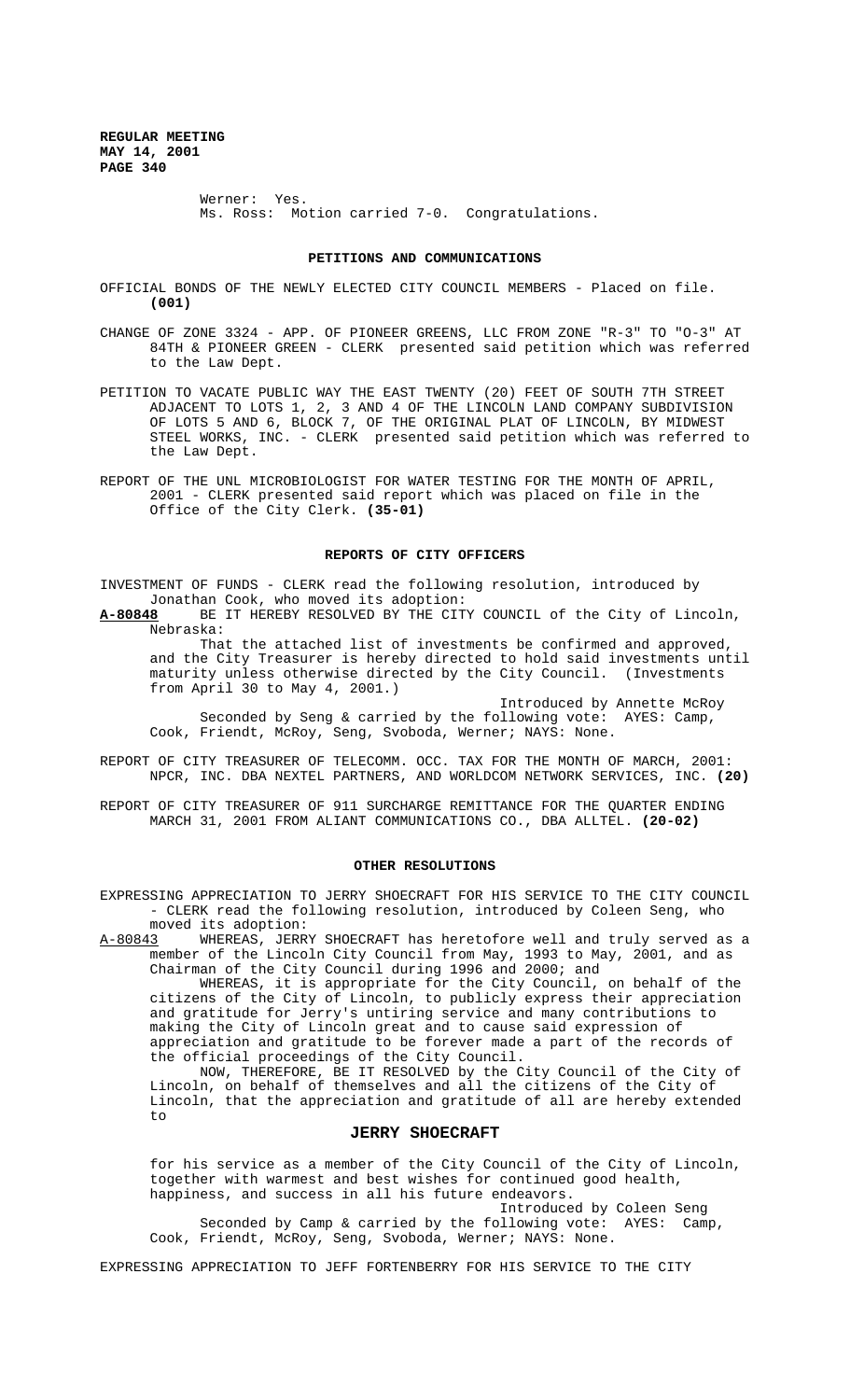COUNCIL - CLERK read the following resolution, introduced by Coleen Seng, who moved its adoption:<br>A-80844 WHEREAS, JEFF FORTENBER

WHEREAS, JEFF FORTENBERRY has heretofore well and truly served as a member of the Lincoln City Council from May, 1997 to May, 2001, and as Vice Chairman of the City Council during 1999 and 2000; and

WHEREAS, it is appropriate for the City Council, on behalf of the citizens of the City of Lincoln, to publicly express their appreciation and gratitude for Jeff's untiring service and many contributions to making the City of Lincoln great and to cause said expression of appreciation and gratitude to be forever made a part of the records of the official proceedings of the City Council.

NOW, THEREFORE, BE IT RESOLVED by the City Council of the City of Lincoln, on behalf of themselves and all the citizens of the City of Lincoln, that the appreciation and gratitude of all are hereby extended to

## **JEFF FORTENBERRY**

for his service as a member of the City Council of the City of Lincoln, together with warmest and best wishes for continued good health, happiness, and success in all his future endeavors.

Introduced by Coleen Seng Seconded by Camp & carried by the following vote: AYES: Camp, Cook, Friendt, McRoy, Seng, Svoboda, Werner; NAYS: None.

EXPRESSING APPRECIATION TO CINDY JOHNSON FOR HER SERVICE TO THE CITY COUNCIL - CLERK read the following resolution, introduced by Coleen Seng, who

moved its adoption:<br>A-80845 WHEREAS, CIND WHEREAS, CINDY JOHNSON has heretofore well and truly served as a member of the Lincoln City Council from June, 1991 to May, 2001, and as Chairman of the City Council during 1995; and

WHEREAS, it is appropriate for the City Council, on behalf of the citizens of the City of Lincoln, to publicly express their appreciation and gratitude for Cindy's untiring service and many contributions to making the City of Lincoln great and to cause said expression of appreciation and gratitude to be forever made a part of the records of the official proceedings of the City Council.

NOW, THEREFORE, BE IT RESOLVED by the City Council of the City of Lincoln, on behalf of themselves and all the citizens of the City of Lincoln, that the appreciation and gratitude of all are hereby extended  $t \circ$ 

# **CINDY JOHNSON**

for her service as a member of the City Council of the City of Lincoln, together with warmest and best wishes for continued good health, happiness, and success in all her future endeavors.

Introduced by Coleen Seng Seconded by Camp & carried by the following vote: AYES: Camp, Cook, Friendt, McRoy, Seng, Svoboda, Werner; NAYS: None.

SETTING THE HEARING DATE OF MONDAY, JUNE 11, 2001, 1:30 P.M. ON THE APPLICATION OF GRANDSTAND LLC DBA BLEACHERS BAR & GRILL FOR A CLASS I LIQUOR LICENSE AT 5601 SOUTH 56TH STREET, SUITE 20 - CLERK read the

following resolution, introduced by Coleen Seng, who moved its adoption: A-80846 BE IT RESOLVED by the City Council, of the City of Lincoln, that a hearing date is hereby fixed for Monday, June 11, 2001 at 1:30 p.m. or as soon thereafter as possible in the City Council Chambers, County-City Buildings, 555 S. 10th St., Lincoln, NE, for the purpose of considering the App. of Grandstand LLC dba Bleachers Bar & Grill for a Class I Liquor License.

Introduced by Annette McRoy Seconded by Cook & carried by the following vote: AYES: Camp, Cook, Friendt, McRoy, Seng, Svoboda, Werner; NAYS: None.

SETTING HEARING DATE OF MONDAY, MAY 21, 2001, 1:30 P.M. ON THE APPLICATION OF ST. THOMAS AQUINAS CHURCH/NEWMAN CENTER FOR ONE RAFFLE AND 5 LOTTERY PERMITS FOR THE FOLLOWING TIMES: JUNE 1, 2001 TO AUGUST 313, 2001; OCTOBER 1, 2001 TO OCTOBER 31, 2001; NOVEMBER 1, 2001 TO NOVEMBER 30, 2001; DECEMBER 1, 2001 TO DECEMBER 31, 2001; JANUARY 1, 2002 TO JANUARY 30, 2002; FEBRUARY 1, 2002 TO FEBRUARY 28, 2002 - CLERK read the following resolution, introduced by Coleen Seng, who moved its adoption:

A80847 BE IT RESOLVED by the City Council, of the City of Lincoln, that a hearing date is hereby fixed for Monday, May 21, 2001 at 5:30 p.m. or as soon thereafter as possible in the City Council Chambers, County-City Buildings, 555 S. 10th St., Lincoln, NE, for the purpose of considering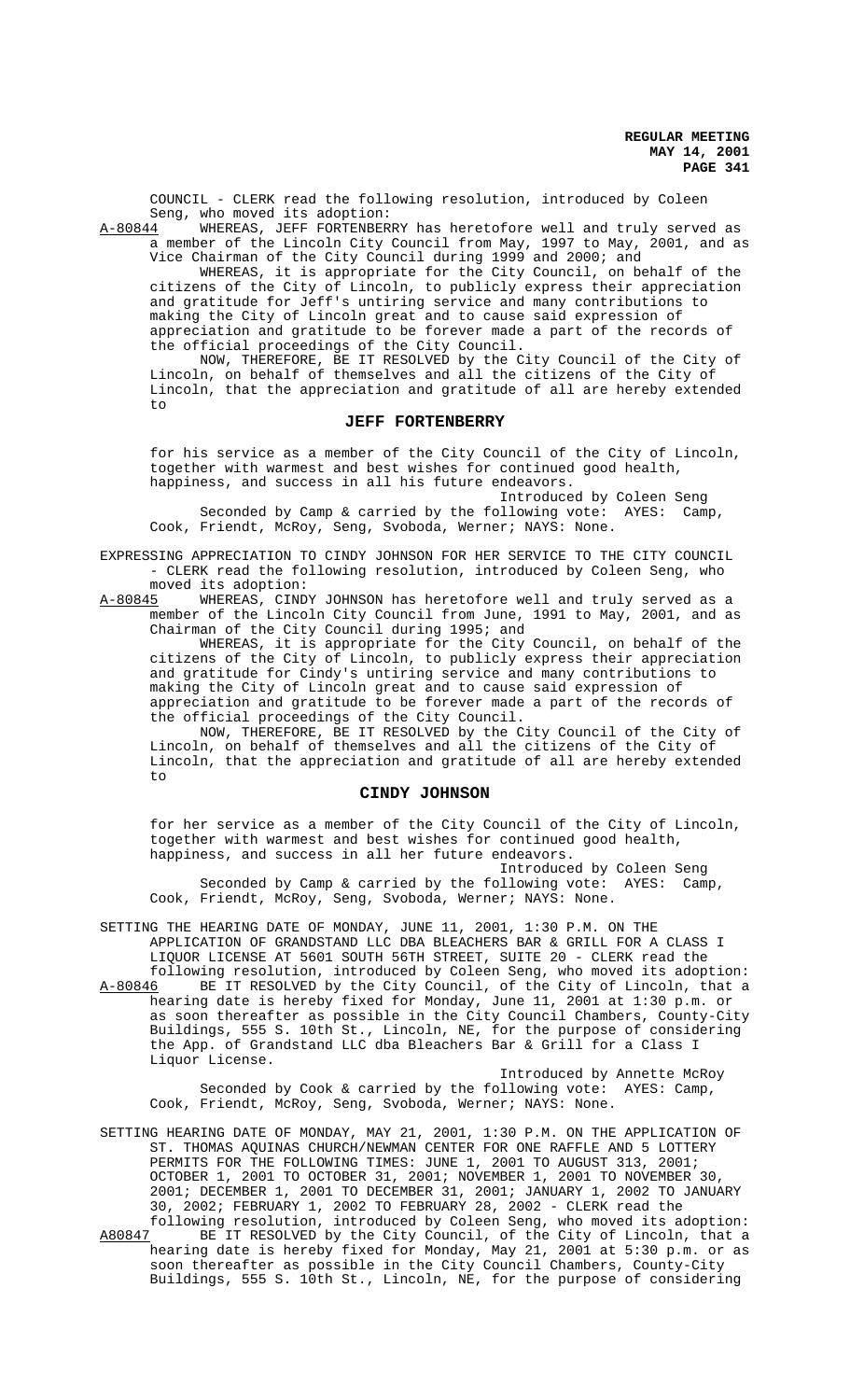> the App. of St. Thomas Aquinas Church/Newman Center for one raffle and five lottery permits.

Introduced by Annette McRoy Seconded by Cook & carried by the following vote: AYES: Camp, Cook, Friendt, McRoy, Seng, Svoboda, Werner; NAYS: None.

#### **ORDINANCES - 1ST READING**

- CREATING ALLEY PAVING DISTRICT NO. 361 IN THE EAST-WEST ALLEY, FROM BALLARD TO MORRILL, 62ND TO 63RD STREET - CLERK read an ordinance, introduced by Annette McRoy, creating Alley Paving District No. 361, defining the limits thereof, establishing the width of the roadway to be paved and the width of the grading to be done, providing for the curbing, guttering, and relaying of sidewalks, providing for the payment of the cost thereof, designating the property to be benefitted, providing for the acquisition of easements and additional right-of way, if necessary, and repealing all ordinances or parts of ordinances in conflict herewith, for the first time.
- CREATING PAVING DISTRICT NO. 2621 IN 7TH STREET FROM O TO N STREETS CLERK read an ordinance, introduced by Annette McRoy, creating Paving District No. 2621, defining the limits thereof, establishing the width of the roadway to be paved and the width of the grading to be done, providing for the curbing, guttering, and relaying of sidewalks, providing for the payment of the cost thereof, designating the property to be benefitted, providing for the acquisition of easements and additional right-of-way, if necessary, and repealing all ordinances or parts of ordinances in conflict herewith, the first time.
- CHANGE OF ZONE 3322 AMENDING TITLE 27 OF THE LINCOLN MUNICIPAL CODE TO CHANGE "CITY DATA" AND "CITY DATUM" TO "NAVD 1988" TO MAKE THE ZONING ORDINANCE CONSISTENT WITH TITLE 26, AND LAND SUBDIVISION ORDINANCE - CLERK read an ordinance, introduced by Annette McRoy, amending Sections 27.27.080, 27.28.090, 27.31.100, 27.37.070, 27.51.100, 27.58.060, 27.60.035, 27.65.070 and 27.70.050 of the Lincoln Municipal Code to change "city data" and "city datum" to "NAVD 1988" and to make the Zoning Ordinance consistent with Title 26, the Land Subdivision Ordinance; and repealing Sections 27.27.080, 27.28.090, 27.31.100, 27.37.070, 27.51.100, 27.58.060, 27.60,035, 27.65.070, and 27.70.050 of the Lincoln Municipal Code as hitherto existing, the first time.

## **UPCOMING RESOLUTIONS -**

SENG Moved to approve the resolutions to have Public Hearing on May 21, 2001. Seconded by Camp & carried by the following vote: AYES: Camp, Cook, Friendt, McRoy, Seng, Svoboda, Werner; NAYS: None.

## **ADJOURNMENT**

**2:59 p.m.**

SENG Moved to adjourn the City Council Meeting of May 14, 2001. Seconded by Camp & carried by the following vote: AYES: Camp, Cook, Fortenberry, Johnson, McRoy, Seng, Shoecraft; NAYS: None.

So ordered.

Joan E. Ross, City Clerk